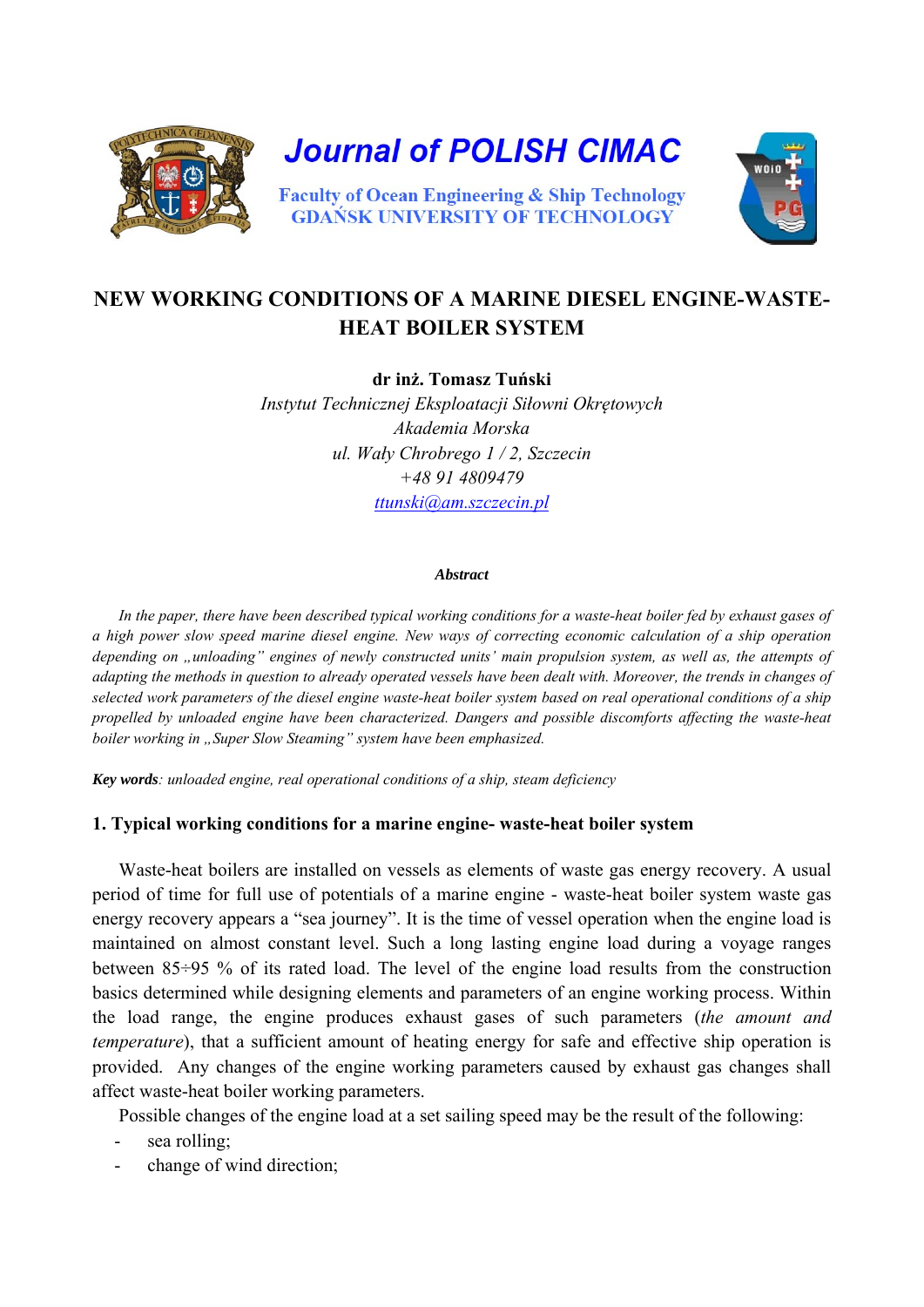- altering a ship's course.

However, the above mentioned phenomena cause negligible oscillations or engine load changes without any significant influence on average parameters of exhaust gases. This is typical for currently mostly used two stroke slow speed long stroke marine engines, which has been recorded for three various settings of the load level of the 8RTA96C type of engine manufactured by WARTSILA (*Fig.1*).



*Fig. 1. Changes in exhaust gas temperature resulting from engine load fluctuations* 

#### **2. On unloading the engines**

In real operational conditions of a ship the basic parameter determining the engine load level is the sailing speed. To reach the engine maximal efficiency at an assumed sailing speed, which, at the same time, means the smallest fuel dose for producing a power unit, while the designing process the engine component parameters get adjusted in such a way that they immediately affect it (*injection pump setting, cam setting, adjustment of turbochargers*).

The worldwide economic crisis, which has contributed to economy slump, has also affected the organization of the transport fleet. Due to decreasing number of shipping orders, a number of ship owners had to make use of drastic solutions like reduction of the number of operating vessels and the operated ports. Since the main expenditure of an operated vessel is the cost of fuel, sailing speed limits turn out a frequent way of cutting the costs used by ship owner. Thus, a new period in the schedule of a ship operation: "a reduced speed sea journey" appears. This is connected with the engine loaded with significantly lower than the assumed power, at its designing stage, for a long period of time. So far, this type of engine operation has been regarded as temporary. Marine engine manufacturers have conducted analyses of the possibilities of loading engines with lower than previously assumed powers at the designing stage. The first solution was so called "Slow Steaming" with the reduced sailing speed causing the long lasting engine load decreased to less than 60 % of its rated power. To provide safe navigation and power plant operation, there have been worked out several requirements [1] to be met in order to limit the engine unfavorable working conditions.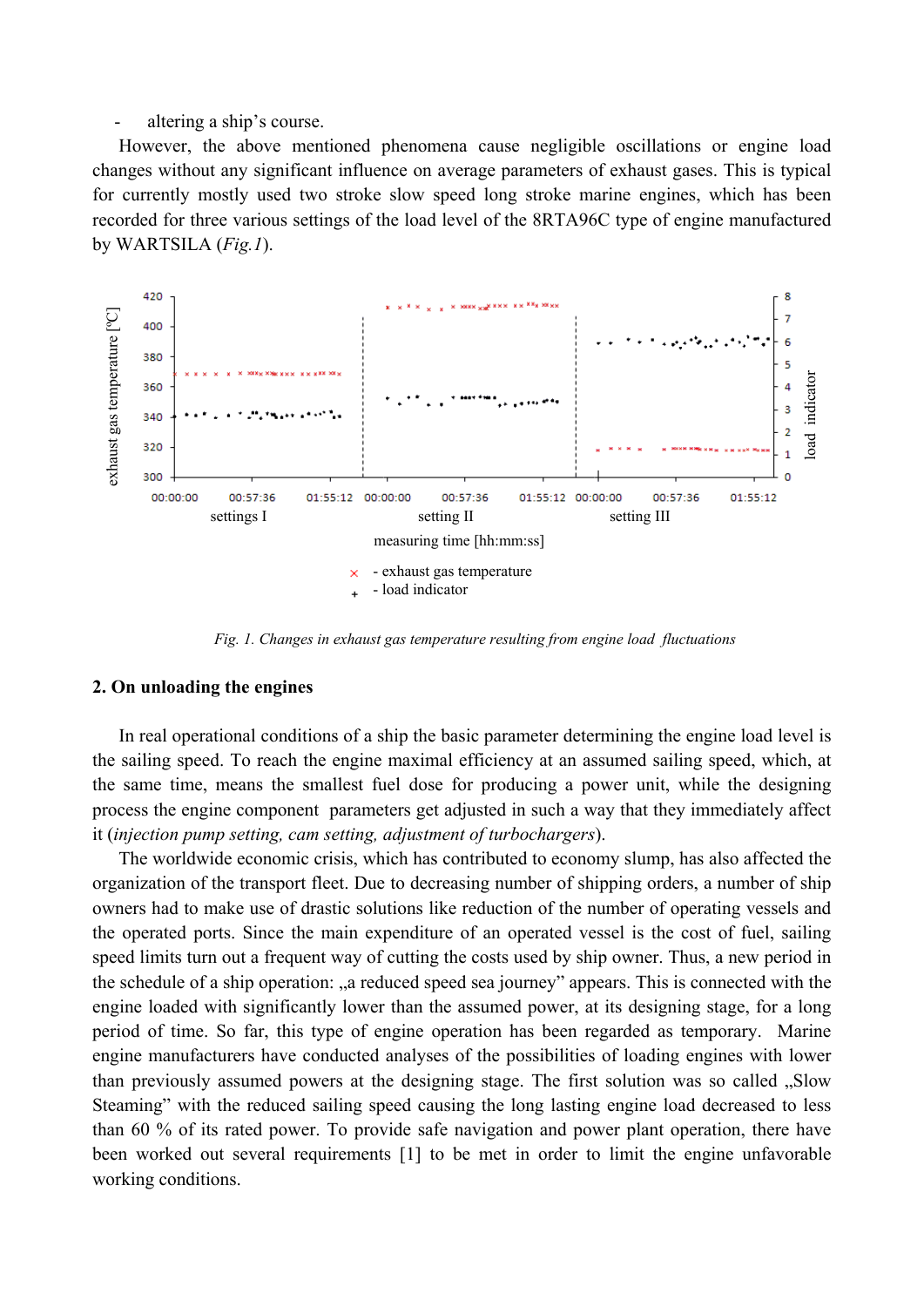The basic requirements are:

- the regime of maintaining fuel parameters (*viscosity, temperature*) within the range defined by the manufacturer (*in regard of the fuel type*);
- the regime of maintaining water temperatures of low and high temperature engine cooling system;
- strict control of the injection valve operation aiming at detection of any malfunctioning leading to shortened periods between the scheduled overhauls;
- frequent checks of easily polluted components (*charge air receiver, charge air non-return valves, under piston spaces, exhaust manifold, waste-heat boiler*).

Engine manufacturers have developed systems of engine conversion by applying additional equipment components [1]. The systems allow for engine steady operation at their low load without the need of supporting charge air system by auxiliary blowers. Another advantage of their application is the reduced pollution of the charge air system and the exhaust gas outlet at the reduced specific fuel consumption. Because of extra costs of the equipment and its installation, the systems are hardly ever installed on vessels already in service.

The idea was developed by defining vessel's new operational conditions called . Super Slow Steaming", where the reduced sailing speed resulted in the decrease of engine potential power to 30 % of its rated power, providing the recipients accepted the prolonged delivery time of the shipped cargo.

### **3. Changes in selected parameters of a marine engine - waste-heat boiler system**

At winter time, (*ambient temperature t<sub>0</sub>=2 °C*), in real ambient conditions of a ship operation, a direct recording of selected working parameters (*Fig.2*) of a marine engine - waste-heat boiler system when reducing the engine load to less than  $30\%$ , corresponding to . Super Slow Steaming" working conditions, was carried out. The measurements were taken on a ship equipped with the AQ2 smoke tube boiler of 482  $m<sup>2</sup>$  heat exchange space, manufactured by AALBORG, fed by exhaust gases of a slow speed, long stroke 8RTA96C type of engine, manufactured by WARTSILA

The engine, by no means, was prepared to long lasting work at very low load. In the presented diagram three characteristic areas can be outlined:

- I area-within 60 % range of the engine rated load with the engine prepared for steady economic work during standard sea journeys;
- II area-temporary period of decreasing engine load, which typically appears while ship maneuvering at a reduced speed (*mooring, anchoring, drifting*);
- III area-engine working at along lasting load below 30 %.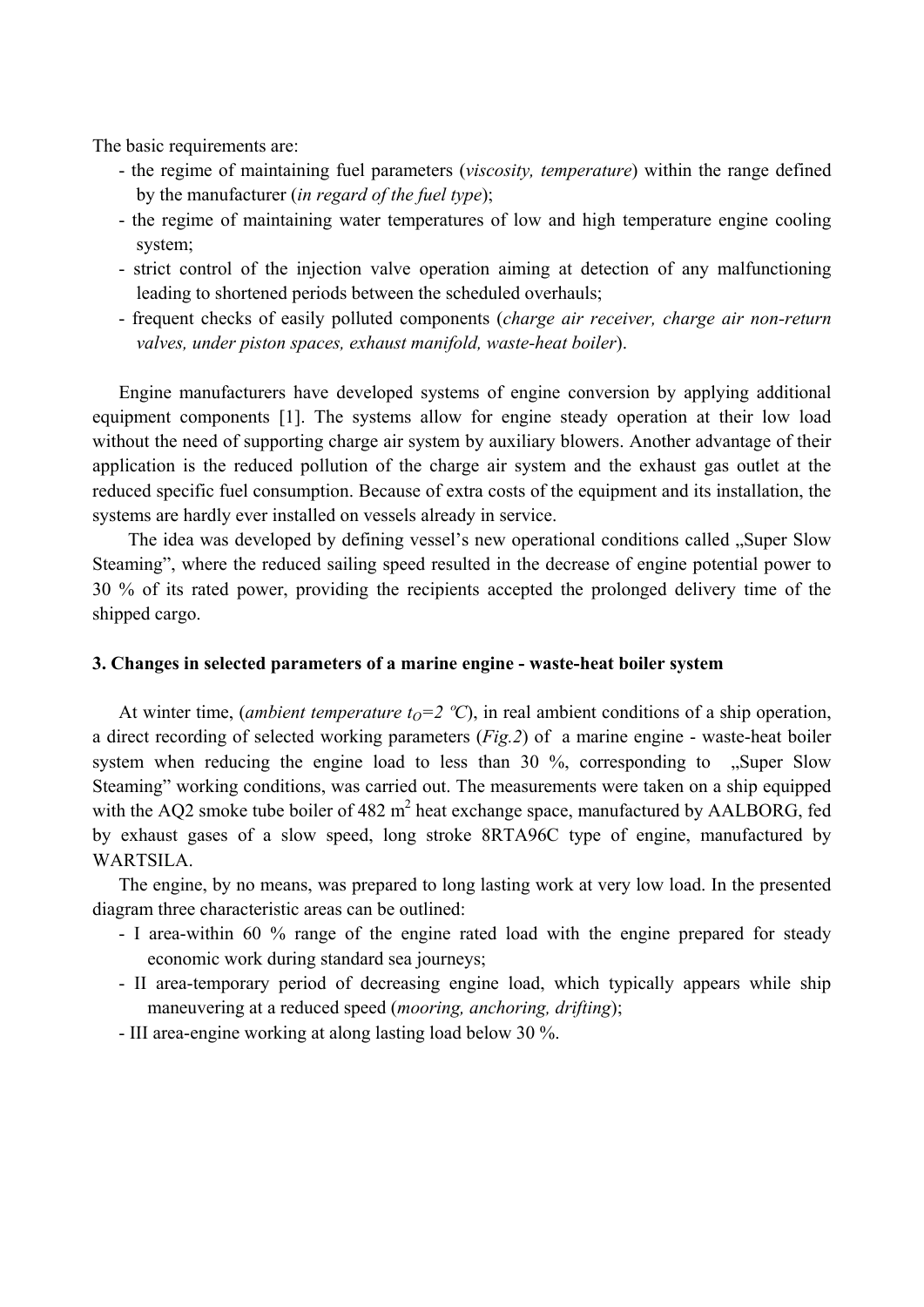

*Fig. 2. Changes in the selected parameters of the Main Engine – waste-heat boiler system*

The **III** area presented in the diagram corresponds with the engine working conditions according to "Super Slow Steaming". In the area it is essential that, after the time of stabilizing, the exhaust gas outlet temperature of the waste-heat boiler is maintained on the exhaust gas temperature level adequate to the engine load in the **I** area, in spite of the increase (*30 ºC*) of the inlet exhaust gas temperature. Using simplified methods of determining the amount of outlet exhaust gases produced by the marine engine [2,3], it has been stated that within the engine load range their amount drops to the level of 31 % of production in the rated load conditions. Such changes in exhaust gas parameters do not turn out indifferent to the amount of steam production, which can be determined from the dependence (1). Limiting the amount of the produced steam may lead to disturbances of power plant heating systems. Especially, nowadays when residual high viscosity fuels (*500÷700 cSt at 50 ºC*), which demand higher transport temperatures between the tanks (*minimum 50 ºC*), and the injection temperature into the engine cylinders (*minimum 145÷150 ºC*).

$$
m_P = \eta \frac{n_{S \ C_S (t_s - t_1)}}{x t^2 + (1 - x)t - t_{WZ}} \begin{bmatrix} k g \\ h \end{bmatrix}
$$
\n(1)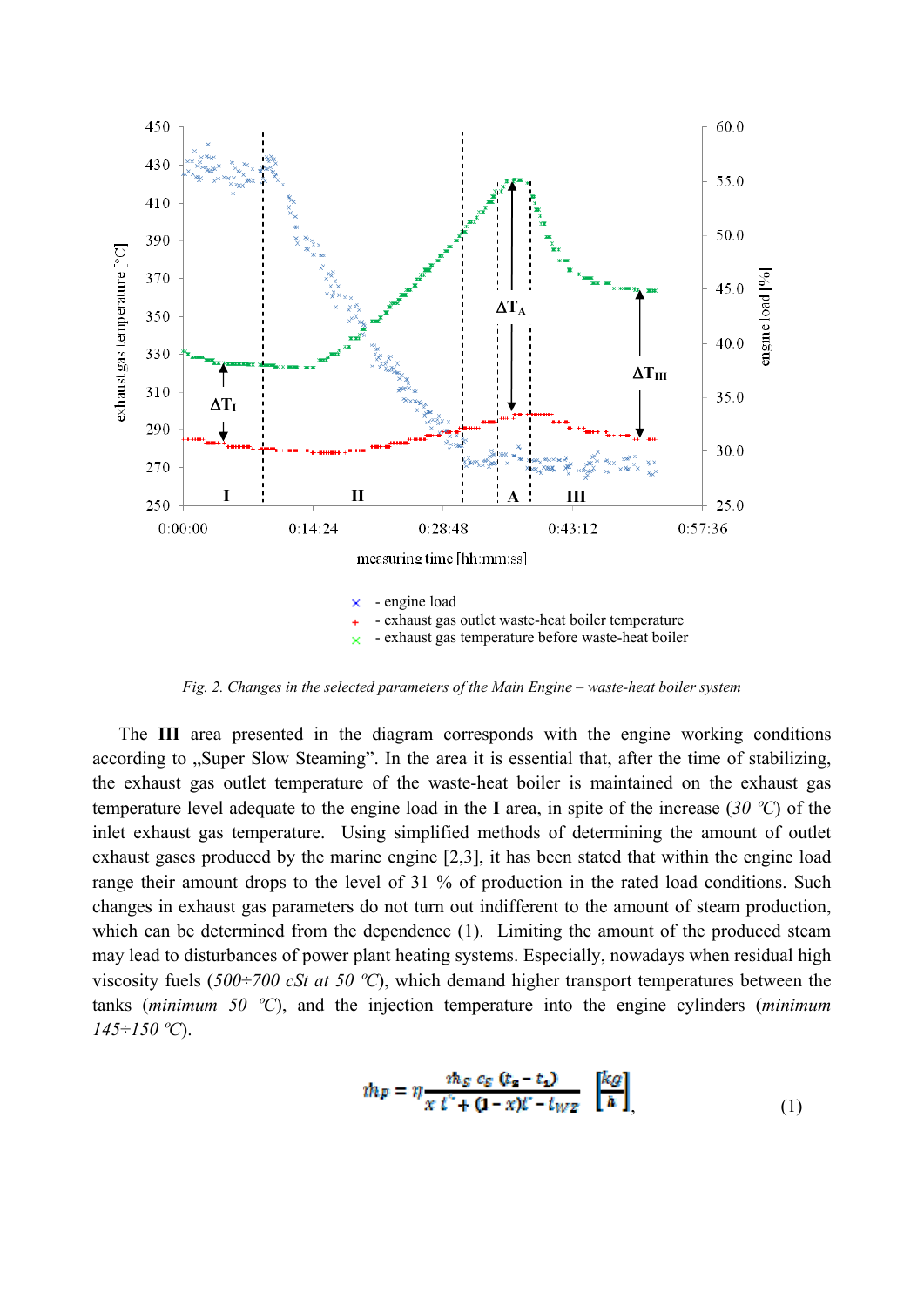where:

 $\dot{m}_P$  [kg/h] – the mass flow of the produced steam of *x* specific humidity,

*η* – efficiency of the waste-heat boiler (*as a heat exchanger)*,

 $x$  – waste-heat boiler outlet steam humidity,

 $\mathbf{i}'$  [kJ/kg] – specific enthalpy of saturated dry steam at the steam pressure inside the boiler,

 $\mathbf{i}'$  [kJ/kg] – specific enthalpy of boiling water inside the boiler,

 $\sqrt{k_{WZ}}$  [kJ/kg] – specific enthalpy of the boiler feed water,

 $\frac{\hbar s}{\hbar s}$  [kg/h] – the mass flow of the exhaust gases feeding the waste-heat boiler,

 $c_s$  [kJ/kgK] – specific heat of exhaust gases within  $t_1 \div t_2$  temperature range,

 $t_1$  [K] – waste-heat boiler exhaust gas inlet temperature,

 $t_2$  [K] – waste-heat boiler exhaust gas outlet temperature.

It is worth focusing on a special area A, where the waste-heat boiler exhaust gas inlet temperature reaches its maximum, that is, a level higher by 100 ºC than the temperature corresponding to the engine economic load. For a vessel operating in tropical conditions the further increase of the parameter [4] needs to be expected. At so high temperatures of exhaust gases flowing through the components of the exhaust system the true danger of high temperature corrosion of the boiler construction elements increases [5]. The noticed increase in the engine exhaust gas temperature is mainly due to insufficient amount of air supplied for the combustion process in its working spaces. One of the real solutions improving the situation can be switching on Main Engine auxiliary blowers, which, however, even on ships designed and constructed in the recent years have not been prepared to continuous working. Especially in the switch area there may appear overloads of the engines driving the auxiliary blowers, as well as, the damages of components of electric circuits controlling their work. That is why that period while the engine operation should be possibly shortened.

### **4. Summary**

For the sake of cutting the costs of vessel operation, many ship owners have decided to reduce sailing speed of their newly constructed and already in service units. Significant power decrease of the main engine, unprepared for such operational conditions, appears to have impact on the work of the waste-heat boiler. The reduced amount of exhaust gases feeding the boiler in true ship operational conditions may lead to steam deficiency. As a result of that, the work of heating systems as well as the electric power generation may be disturbed. This may be even worsened in case of ships operating in low ambient temperature regions. That is, when supporting the work of the waste-heat boiler by the oil fired boiler may turn out indispensable, which, however, shall reduce the assumed profits.

In case of waste-heat boilers, a significant phenomenon affecting their work is the effect of so called self cleaning [6]. Due to considerably limited flow of exhaust gases feeding the boiler, the effect may completely disappear, which results in much faster pollution of the boiler heat exchange spaces.